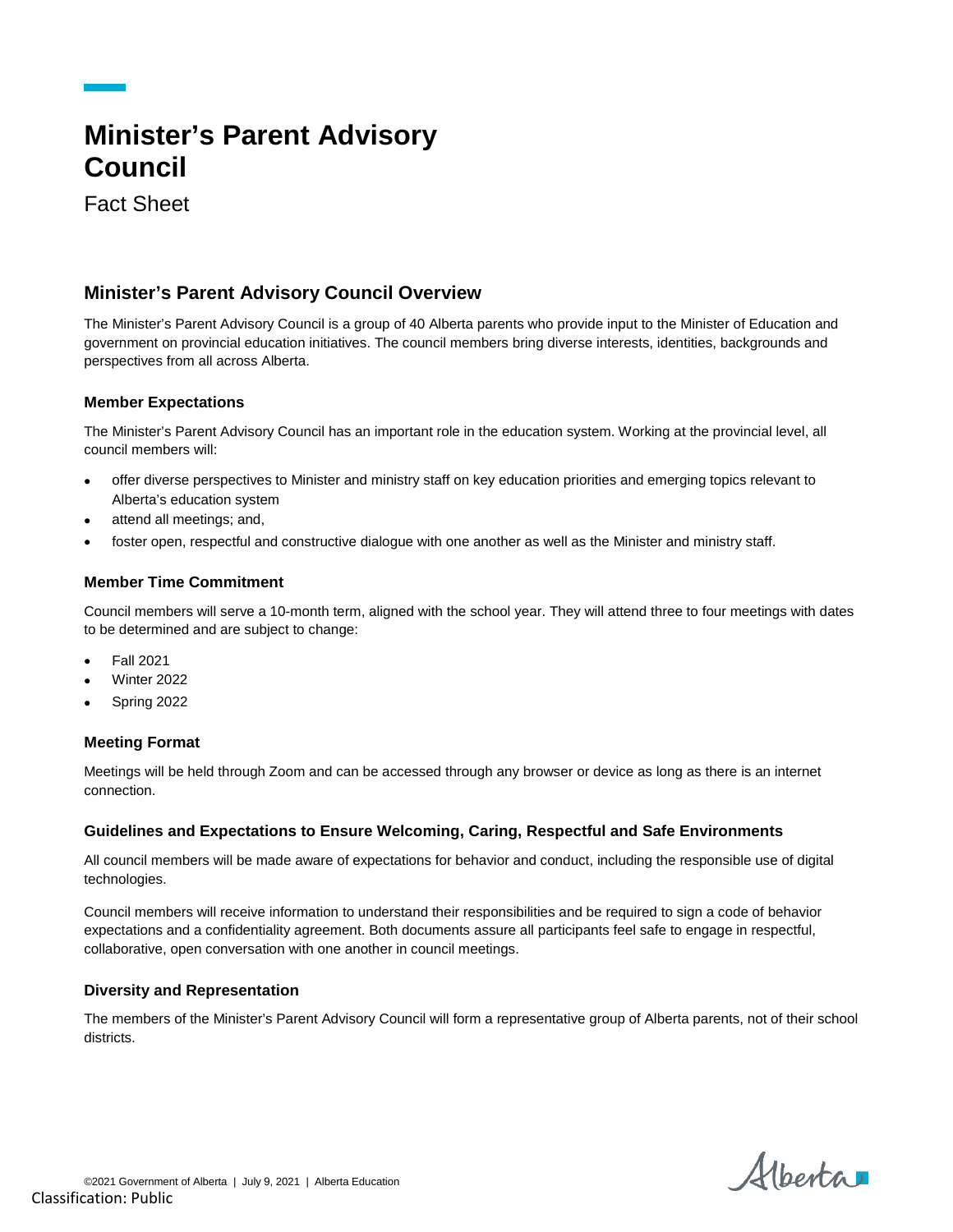# **Next Steps**

The selected council members will be notified in fall 2021. Information packages will be sent to council members with more information to help prepare for the meetings.

# **Application Process**

There is a link to the online application at [https://extranet.gov.ab.ca/opinio6//s?s=53708.](https://extranet.gov.ab.ca/opinio6/s?s=53708)

The process includes 2 steps:

- 1. Read this fact sheet carefully to understand the role and responsibilities of the Minister's Parent Advisory Council.
- 2. Complete the application package online and click on the submit button.

# **Application Deadline**

The application deadline is August 31, 2021.

Please plan to spend a few hours to work on your application to ensure it is the best possible and most accurate representation of yourself. This is the information used for the selection process.

# **Applying for a Friend**

Each applicant must complete and submit their own application.

# **Application Question Limit**

Each question has a character limit of 2,000. Please be as concise as possible.

# **Withdrawing from the Council**

If you feel you are unable to meet your obligations to the council, contact us at 780-643-9401, or email [edc.strategicengagement@gov.ab.ca.](mailto:edc.strategicengagement@gov.ab.ca?subject=Minister) We do not replace members who withdraw from the council.

# **Selection Process**

After the application deadline of August 31, 2021, government staff will review and evaluate the applications received.

### **Open, Transparent and Inclusive Selection Process**

The minister is committed to a transparent process for selecting council members.

To ensure the selection process is open, transparent and inclusive, parents will be selected for the council based on:

- **Diversity**: The recruitment and selection process will honour and promote diversity on the council.
- **Competency**: The criteria for selecting council members will be based on creating a council that, collectively, has the skill-set and the mind-set needed to meet the needs and nature of the council as a whole.
- **Consistency**: The recruitment and selection processes will be applied consistently for all individuals selected by the provincial selection team to the council.
- **Transparency & Openness**: The recruitment and selection process will be clear and publicly available. The final 40 parents selected for the council will be disclosed to the public.

### **Selection of the Minister's Parent Advisory Council**

The minister needs a team of parents with a broad and diverse range of life experiences, knowledge and skills.

To help with your application, here are some qualities, knowledge and skills the minister hopes to see. You may also identify other qualities and the minister is interested in hearing about those too.

Albertar